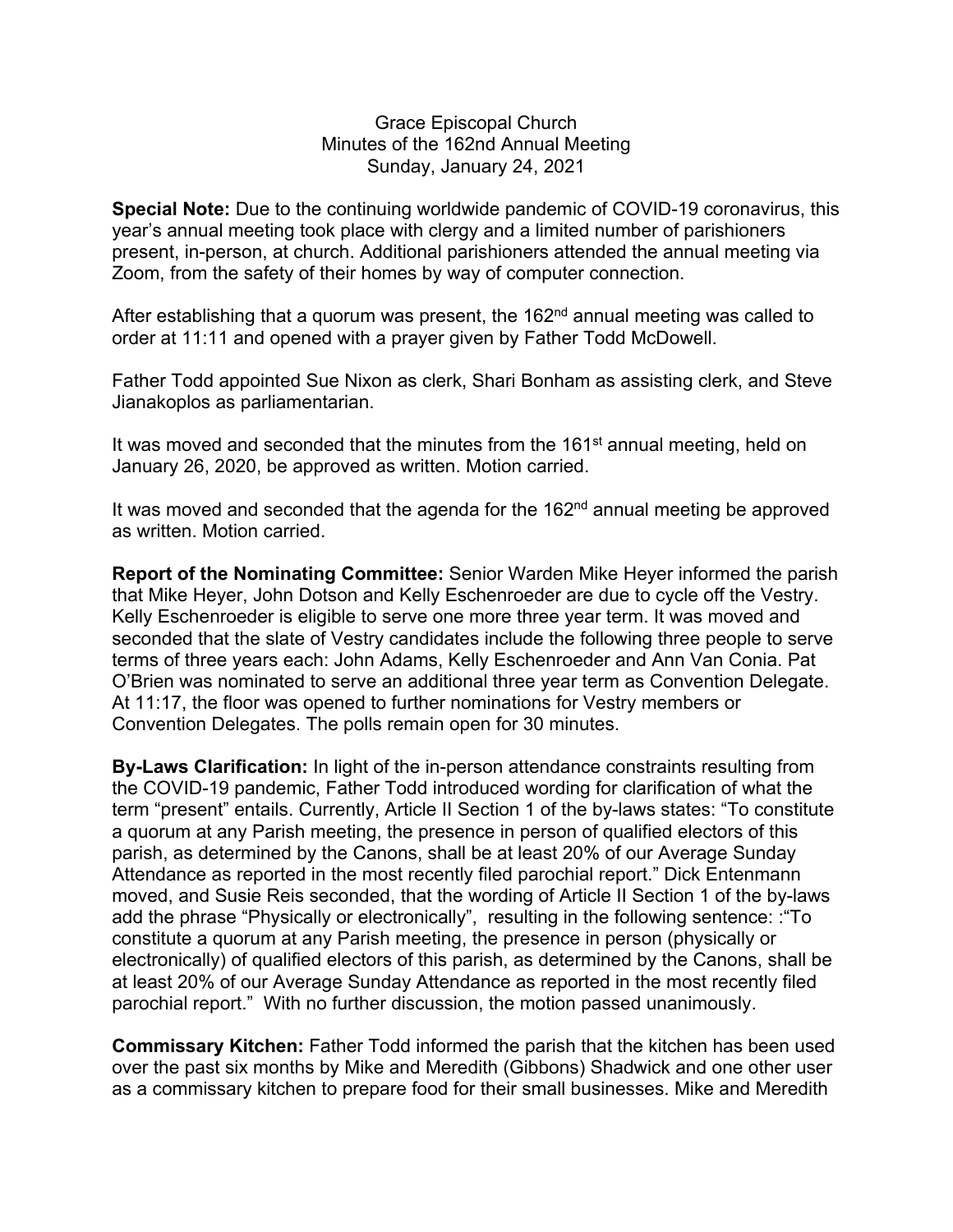worked to bring the kitchen up to St Louis County Department of Health codes. During this time, some of the ins and outs of renting space for commissary kitchen use have been gleaned.

Treasurer Tim Engelbrecht spoke to the parish about the impact that leasing kitchen space would have on the budget. Due to the pandemic, the number of people leasing space in 2021 would be limited, and it is estimated that about \$23,000.00 could be earned. In a non-COVID year, it is estimated that between \$40,000.00 and \$50,000.00 could be earned. Such an increase in revenue would allow Grace to greatly increase our mission.

Junior Warden Rebecca Harrison spoke to the parish about the preparations involved in having a commissary kitchen. She noted that several rooms downstairs will be cleaned out and electrical work will be done to facilitate storage space and the running of refrigerators and freezers. She noted that those who use the commissary kitchen will enter through the lower level doors and use the elevator to reach the second floor. Contact with the Lab School and Grace staff will be minimal.

Father Todd explained that the Vestry consulted with Ron Gaus, a member of Christ Church United Church of Christ in Maplewood. Ron was instrumental in converting his church's kitchen into a commissary kitchen, as well as implementing the business practices associated with running the kitchen. He has since helped other churches do the same. He provided Grace with a template of the lease Christ Church UCC uses, and Grace has altered the lease to suit our situation. Parishioners interested in seeing the lease can contact Father Todd. Father Todd noted that there will be blocks of time set aside for the exclusive use of Grace church members. Examples include coffee hour, Trinity Hot Lunch, the annual cookie sale, Hands on Kirkwood and the Elegant Italian Dinner.

**Junior Warden's Report:** Rebecca Harrison's report can be found in the 162nd Annual Meeting packet. Highlights for 2020 included the completion of the copper work on the St. Matthews spire and the installation of a state of the art streaming system. Rebecca thanked parish members for their work as volunteer gardeners. They accomplished more than was expected, and saved the church money in the process. An unforeseen aspect of the job of Junior Warden has been keeping up with CDC guidelines on maintaining safe spaces in regards to COVID 19. Rebecca invited parishioners with questions about any changes to that end that have been made to contact her. Rebecca noted two changes coming in 2021. The first is the installation of a bi-polar ionization system for the Nave and the Lab School. The second is the Commissary Kitchen.

**Senior Warden's Report:** Mike Heyer's report can be found in the 162<sup>nd</sup> Annual Report packet. Mike noted that one of the main accomplishments of 2020 was the development and implementation of guidelines that allowed the church to re-open safely during the pandemic. Mike thanked church staff, Vestry members and other volunteers for their service to Grace.

**Rector's Comments:** Father Todd noted that his official report was the sermon given at the 10:00 service. Father Todd extended thanks to Mike Heyer, who served as Senior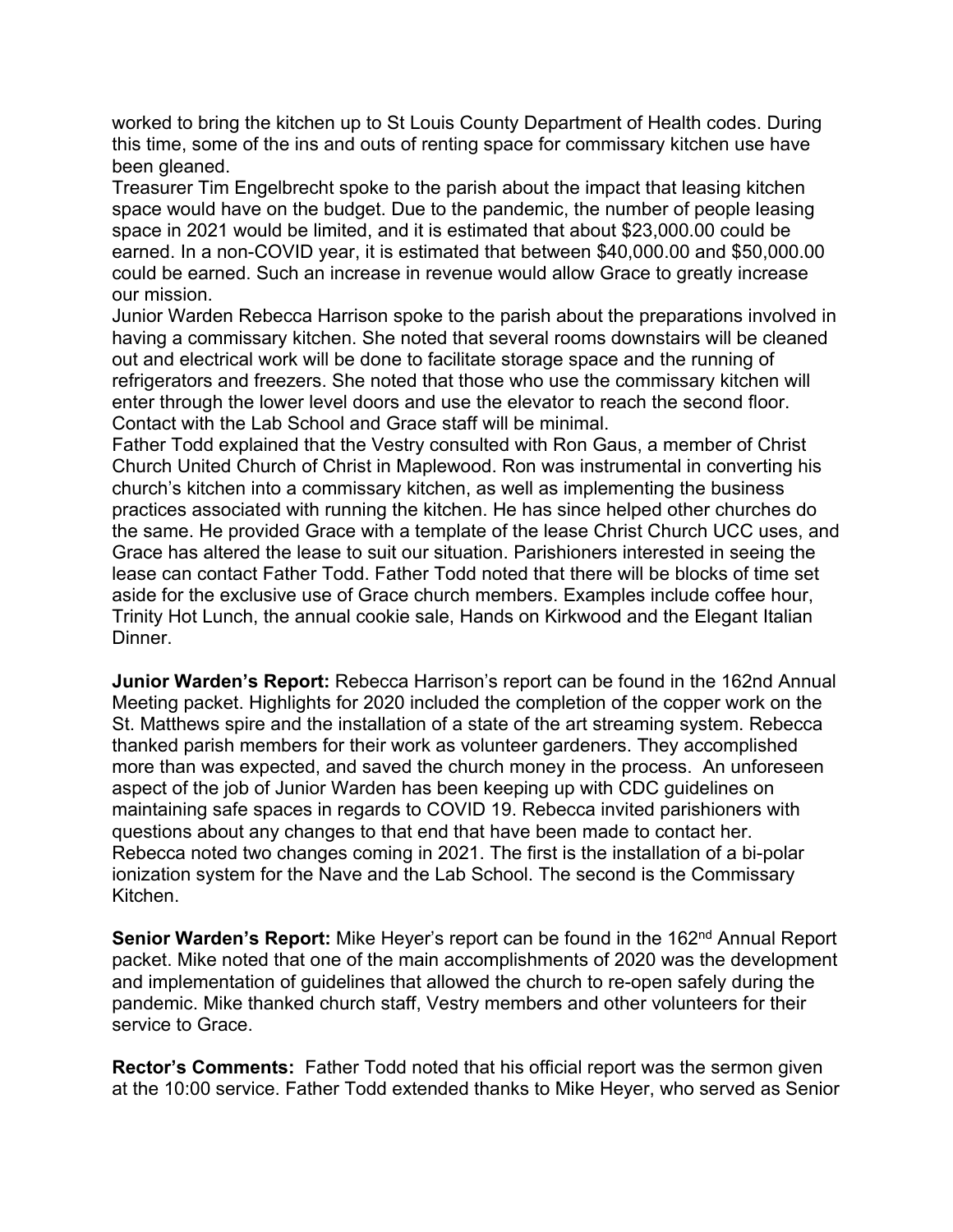Warden, and to Chris Ludbrook, who accepted Father Todd's appointment to serve as Senior Warden in 2021. Thanks were extended to outgoing Vestry member John Dotson for his work on the Vestry and in the area of pastoral care. Father Todd thanked Kelly Eschenroeder for her willingness to serve another three year term on the Vestry. Father Todd thanked John Adams and Ann Van Conia for their willingness to serve on the Vestry, and Pat O'Brien for her willingness to serve another term as Convention Delegate. Father Todd thanked outgoing Endowment Fund Trustee Bill Cadwallader for serving as chair of the committee, as well as his many hours spent taking care of the needs of the building. Outgoing Endowment Fund Trustee Janet Mika was thanked for her service. Katie Compton was thanked for serving on the Vestry, and Lyn Ballard was thanked for filling Katie's unexpired term in the fall. Ushers Bill Cadwallader and Chard Russell were thanked for their service, and Rebecca Harrison was thanked for single handedly taking on the altar guild duties during the pandemic.

Father Todd extended thanks to all who participate in the Perpetual Grace program, in which parishioners name Grace Church as a beneficiary in their will or estate plan. Todd noted that 26% of Grace's budget comes from Endowment Fund income. Father Todd thanked those who are contributing to the Our Journey Continues capital campaign. 70% of the capital campaign funds go to the Legacy Fund Building and Grounds fund, helping to ensure that the costs associated with our building and property will be met now and in the future. Father Todd noted that a substantial bequest has been made to the Grace Legacy Fund from the estate of John and Dorothy Herweg. Their thoughtful bequest will add \$5,000.00 to the budget in perpetuity. A bequest from the estate of Dr. Carl Luyties was received, the proceeds of which were deposited in the Endowment Fund account.

**Polls Close:** Hearing no further nominations from the floor, it was moved and seconded that the polls close. Motion carried. The polls were closed at 11:51.

All those in favor of electing the slate of Vestry nominees and nominee for Convention Delegate put forth by the nominating committee were asked to answer "aye", those opposed "nay". Motion passed unanimously.

It was moved and seconded that all reports for the 2021 annual meeting in print and electronic form be received by title. Motion carried unanimously .

**Treasurer's Report:** Tim Engelbrecht's financial reports can be found in the annual meeting packet. Tim highlighted the capital campaign financial update. \$462,475.09, or 78% pf the total pledged to the three year campaign have been received as of December 31. Tim also drew the parish's attention to charts innustrating the percentage of the budget made up by endowed funds in 2009 (8%) versus the amount in 2021  $(26%)$ .

Tim extended thanks to the Finance Committee, which includes Father Todd McDowell, Rebecca Harrison, Brent Van Conia, Bob Roth, Mike Heyer, Shari Bonham and Dick Entenmann.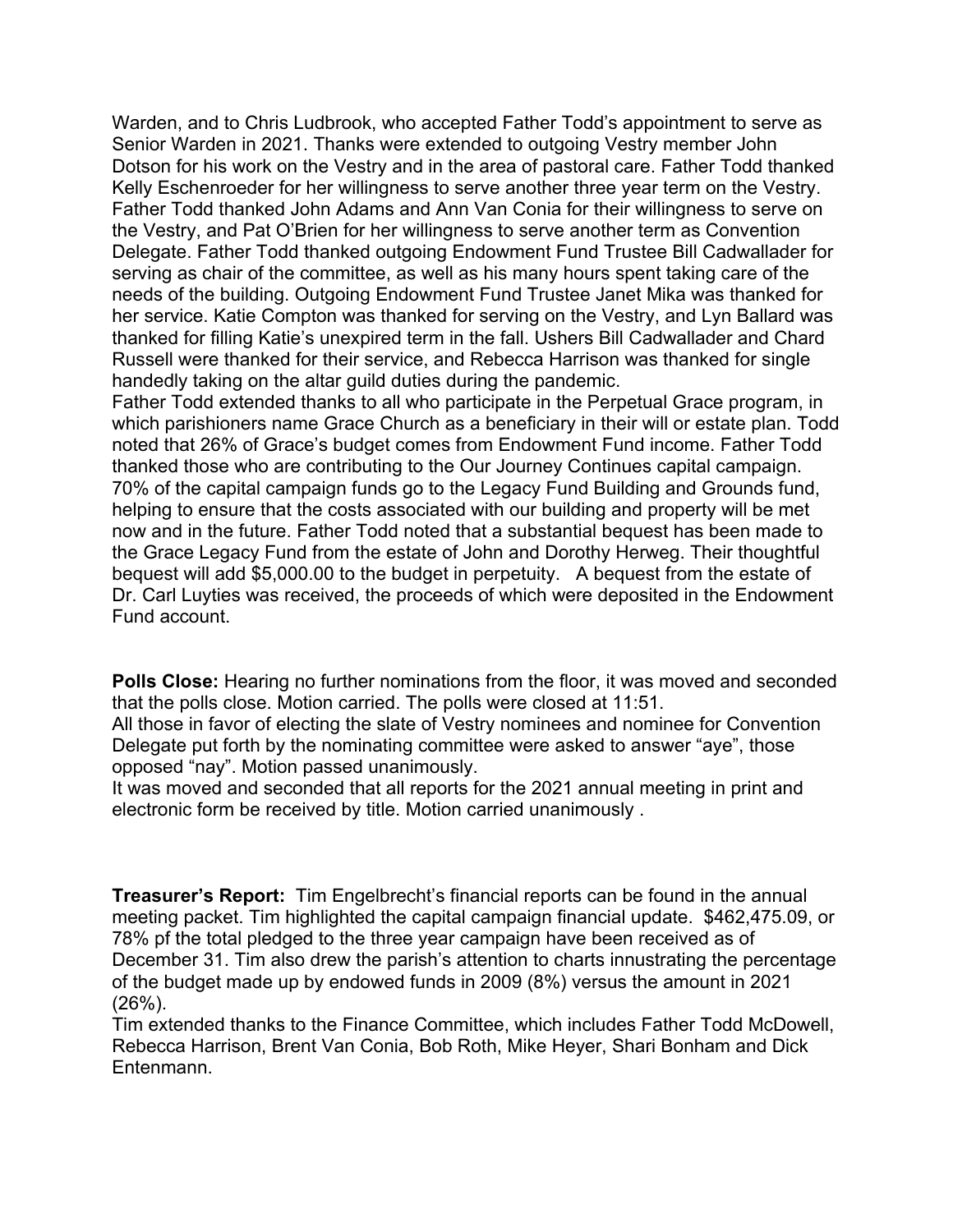Tim extended thanks to stewardship chair Betty Bowersox, who had the unique experience of running a stewardship campaign during a pandemic.

Tim thanked Mike Fitzgerald for performing the annual review of accounts and of the endowed funds free of charge.

Tim noted that the Executive Committee normally meets 24 times a year. In 2020, due to the changes brought about by COVID, the committee met 64 times.

Tim reviewed the 2020 financials, noting that both revenues and expenses came in under budget. Grace received a Paycheck Protection Plan loan, which is not reflected in the 2020 budget statement. Loan forgiveness was granted in 2021, so the amount will be shown as revenue in 2021. 2020 ended with a deficit of (\$10,434), which was better than expected during the time of COVID. Tim thanked all parishioners for their time, talent and treasure.

Tim reviewed the 2021 budget, noting that the budget process will be challenging without knowing when things will open up with regards to COVID. Tim noted a budget surplus carryover of \$15,977, which is a result of the Paycheck Protection Plan loan. Tim pointed out projected revenue of \$23,000.00 from Comissary and Chapel/Church Revenue, but noted that the projection is not set in stone, particularly in regard to COVID.

Father Todd asked parishioners with any questions to come forward.

Q: Do we know what other churches in the area have commissary kitchens? A: Holy Communion in University City has upgraded their kitchen, but it is not known if it is being leased due to COVID. Christ Church UCC in Maplewood leases their commissary kitchen. Father Todd explained that Ron Gaus, who consulted with Grace regarding the commissary kitchen idea, will oversee the program at Grace. Ron will be paid a percentage of the lease income. All estimates of potential commissary kitchen income are net of fees.

Q: What impact does running a commissary kitchen have on insurance for the church? A: Those leasing commissary kitchen space will need to adhere to the requirements put forth by our insurance carrier including signing a hold harmless agreement, providing a certificate of general liability and undergoing a background check.

Q: How do we avoid having COVID positive people using the kitchen. A: The full potential of the commissary kitchen will not be realized until COVID is a smaller issue. The program will start with a small number of people leasing space. All current COVID protocalls that are currently in place will be in force for those leasing space, including wearing of masks and maintaining a six foot distance.

Q: Do we have people leasing space now, or any potential lessees? A: Part of Ron Gaus's job will be to connect us with potential lessees. Maximum capacity will not be met until COVID is no longer an issue.

Q: A potential income of \$50,000.00 has been mentioned. How many people would be involved to reach that goal?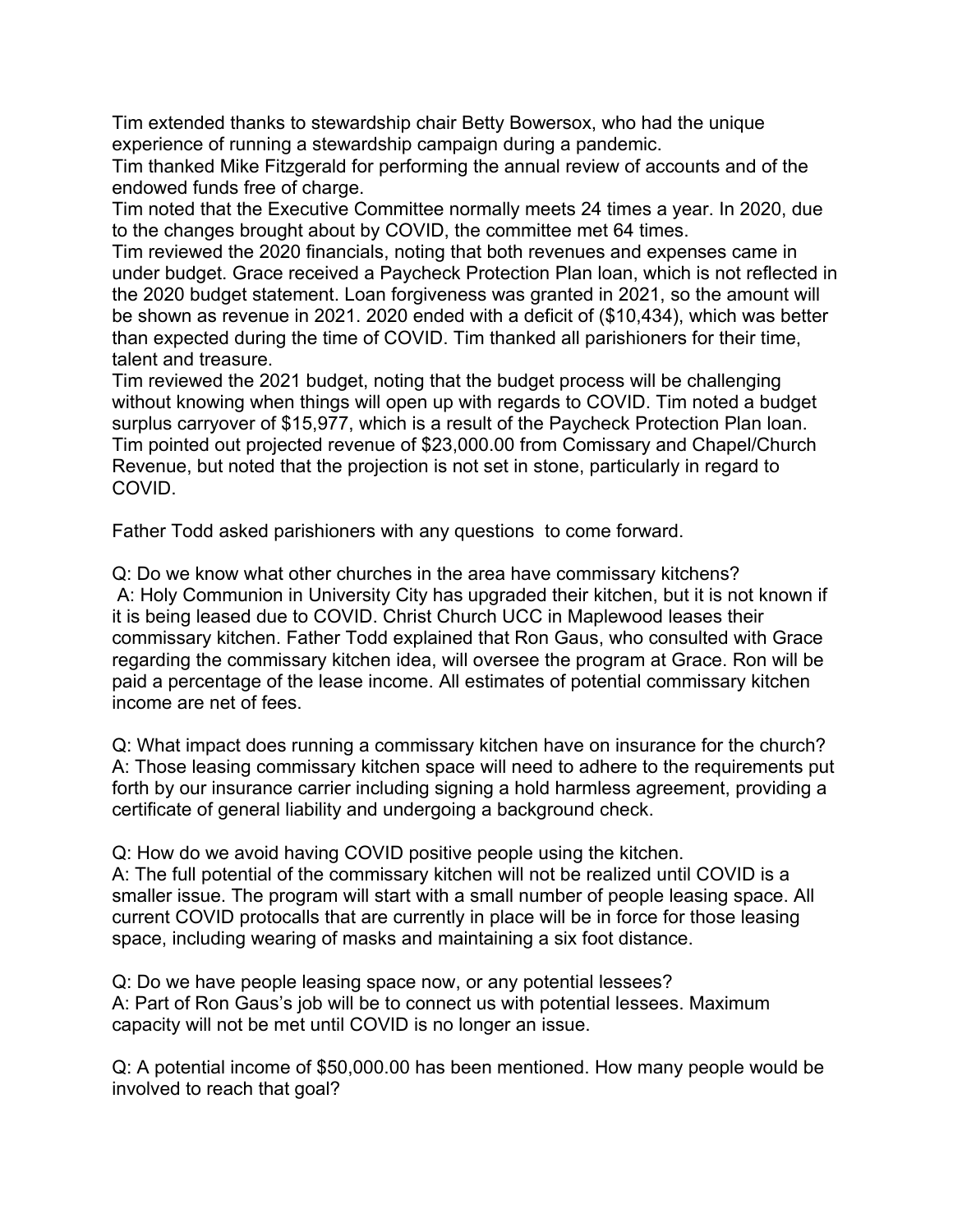A: Christ Church UCC in Maplewood has a maximum of eight groups, but COVID will dictate that we work under capacity for the time being.

Q: Can we talk about the commissary concept as it develops over the upcoming year? A: Leases are for one year, and will not be renewed if the lessee is not working out.

Q: What will happen if there is a funeral reception?

A: Lessees are aware that there may be times that church members will need kitchen access that had not been previously scheduled.

There was a call for any new or old business. There being none, it was moved and seconded that the meeting adjourn. Motion passed. The meeting adjourned at 12:42.

Respectfully submitted,

Sue Nixon Secretary of the Vestry